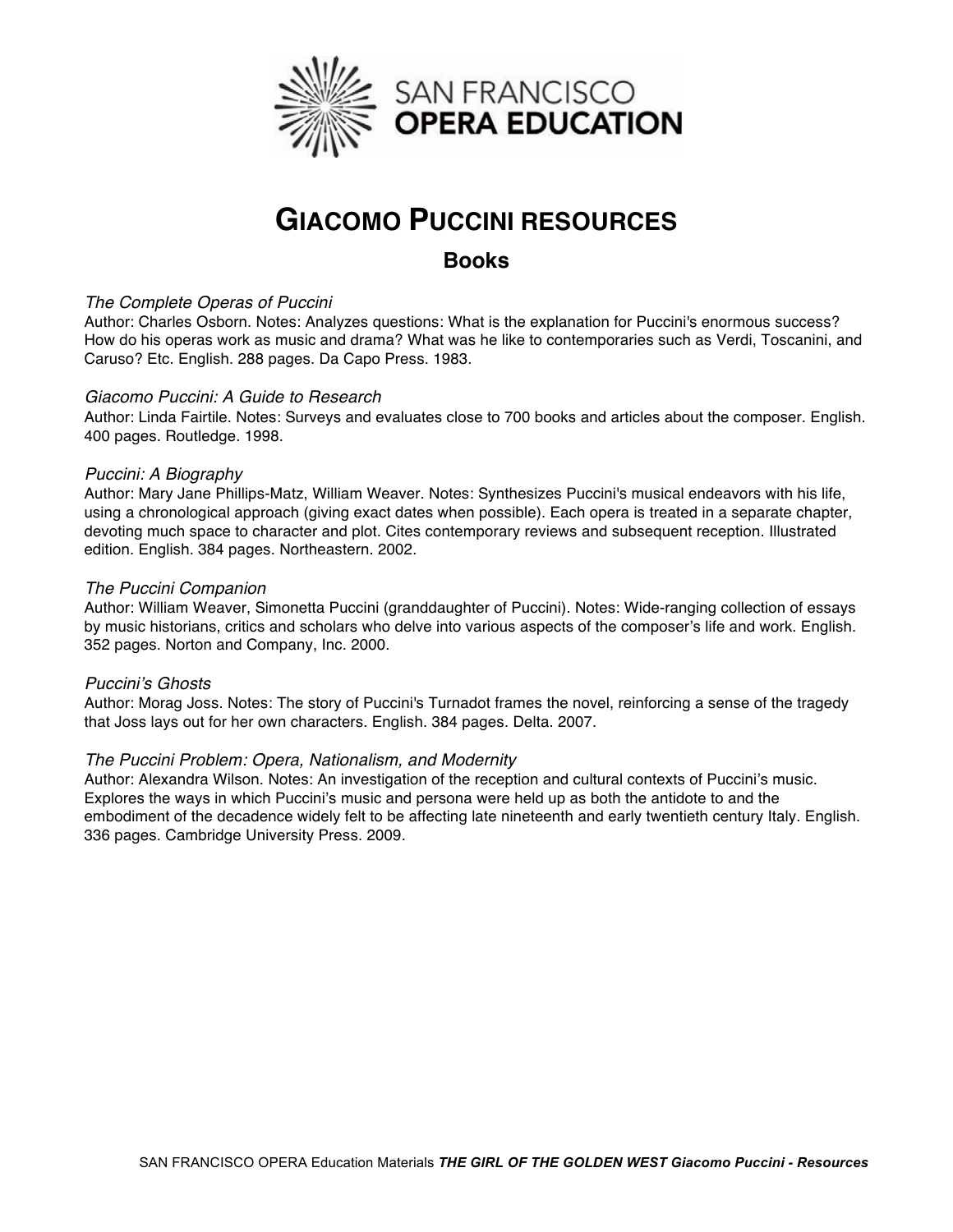

## **CDs**

#### *Puccini: The Complete Operas*

By: Giacomo Puccini. Notes: In anticipation of the 150th anniversary (December 12, 2008) of the birth of Puccini, Sony created a collection of his operas in a 20-disc set. All twelve operas are presented in complete recordings. Sony. 2008.

#### *Puccini Gold*

Performers: Andrea Bocelli, Luciano Pavarotti, Renée Fleming, Anna Netrebko, Plácido Domingo. Notes: Collection of popular arias and duets from Puccini's greatest operas. Contains extra tracks. Decca. 2008.

#### *Puccini: Great Opera Arias*

Performers: Plácido Domingo, Kiri Te Kanawa, José Carreras, Renata Scotto, et al. Conductor: Giandrea Gavazzenzi, Giuseppe Patane, et al. Notes: A collection of Puccini's famous arias performed by various opera stars. Sony. 2002.

*Puccini Without Words*  Conductor: André Kostekabetz. Notes: Highlights from *La Bohème, Madama Butterfly,* and *Tosca*. Sony. 1991.

#### *The Ultimate Puccini Collection*

By: Giacomo Puccini. Notes: A collection of Puccini arias. Decca. 1998.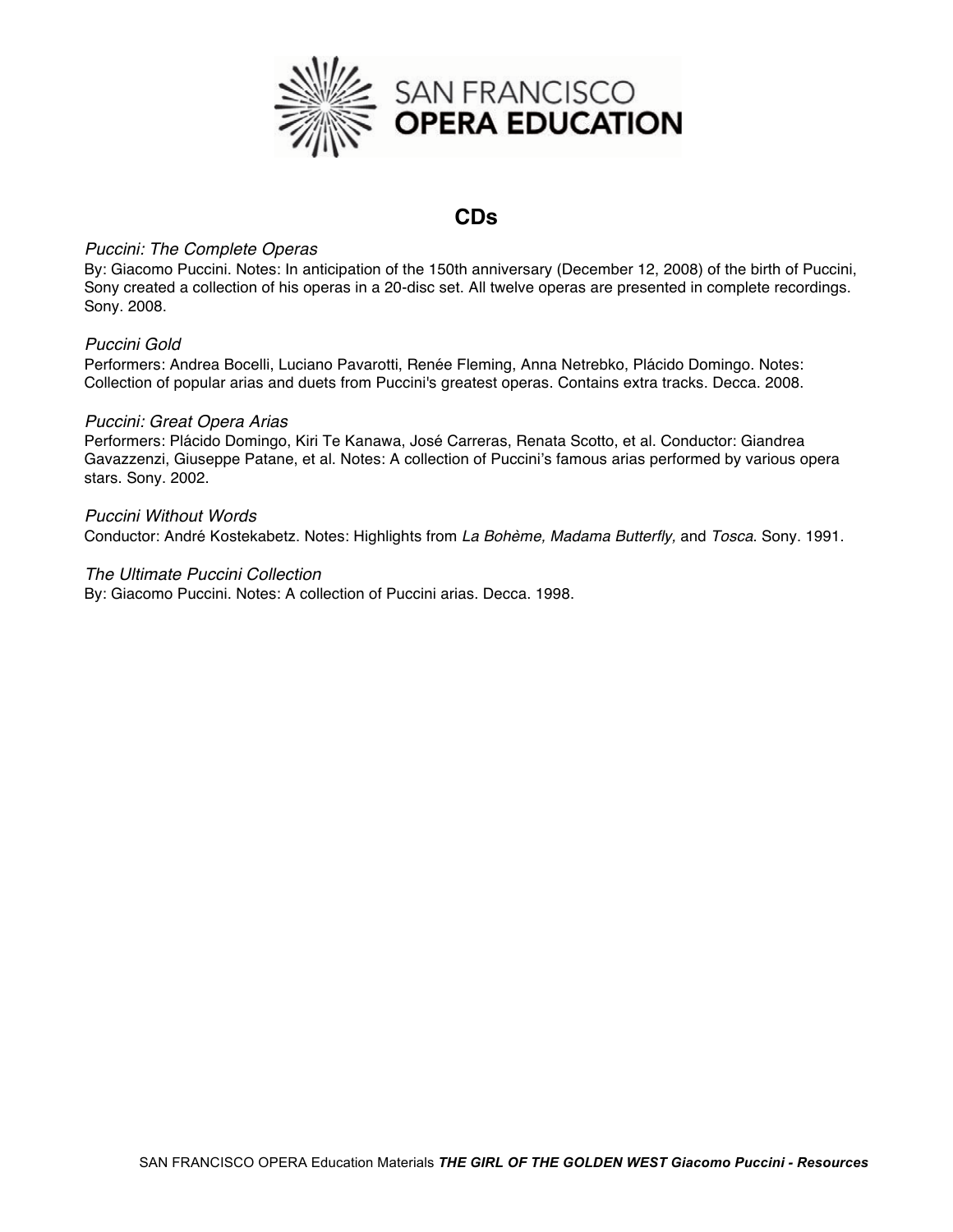

# **Film/DVDs**

#### *Famous Composers – Giacomo Puccini*

Notes: DVD from "The Famous Composer Series" with biography and musical overview. English. 35 minutes. Kultur Video. 1996.

#### *Forum Network: Interview with Simonetta Puccini*

#### http://forum-network.org/lecture/interview-simonetta-puccini

Host: Ron Della Chiesa, WGBH radio host. Notes: Interview with Simonetta Puccini, the only living heir of Italian composer Giacomo Puccini (1858-1924), gives an informal interview with WGBH's Ron Della Chiesa about the life and works of her grandfather on the eve of the New England Conservatory's concert celebration of the 150th anniversary of his birth. This piece includes early recordings of some of his most famous operas, including *Tosca*, *Madame Butterfly*, *La Boheme*, and *Turandot*.

#### *Forum Network: Giacomo Puccini at the Columbia Phonograph Company*

http://forum-network.org/lecture/giacomo-puccini-columbia-phonograph-company WGBH Classical Profiles Series. On February 21, 1907, shortly before Puccini's departure from New York City, where he was supervising productions of some of his operas at the Metropolitan Opera, his voice was preserved

in a single-sided 78rpm recording entitled "La voce di Puccini" made by the Columbia Phonograph Company.

#### *Great Composers – Giacomo Puccini*

Director: Chris Hunt. Notes: DVD from the BBC TV series "Great Composer Series." Interviewees include Puccini's grand-daughter Simonetta Puccini, opera producer and actor Simon Callow, experts Julian Budden, William Ashbrook, Leonardo Pinzauti, Alan Sievwright and conductor Sir Charles Mackerras. The programme contains extracts from his operas, sung by José Cura, Leontina Vaduva and Julia Migenes, with conductor Richard Buckley and the BBC Phiharmonic.. English, French, German, Spanish. 59 minutes. Kultur Video. 2006.